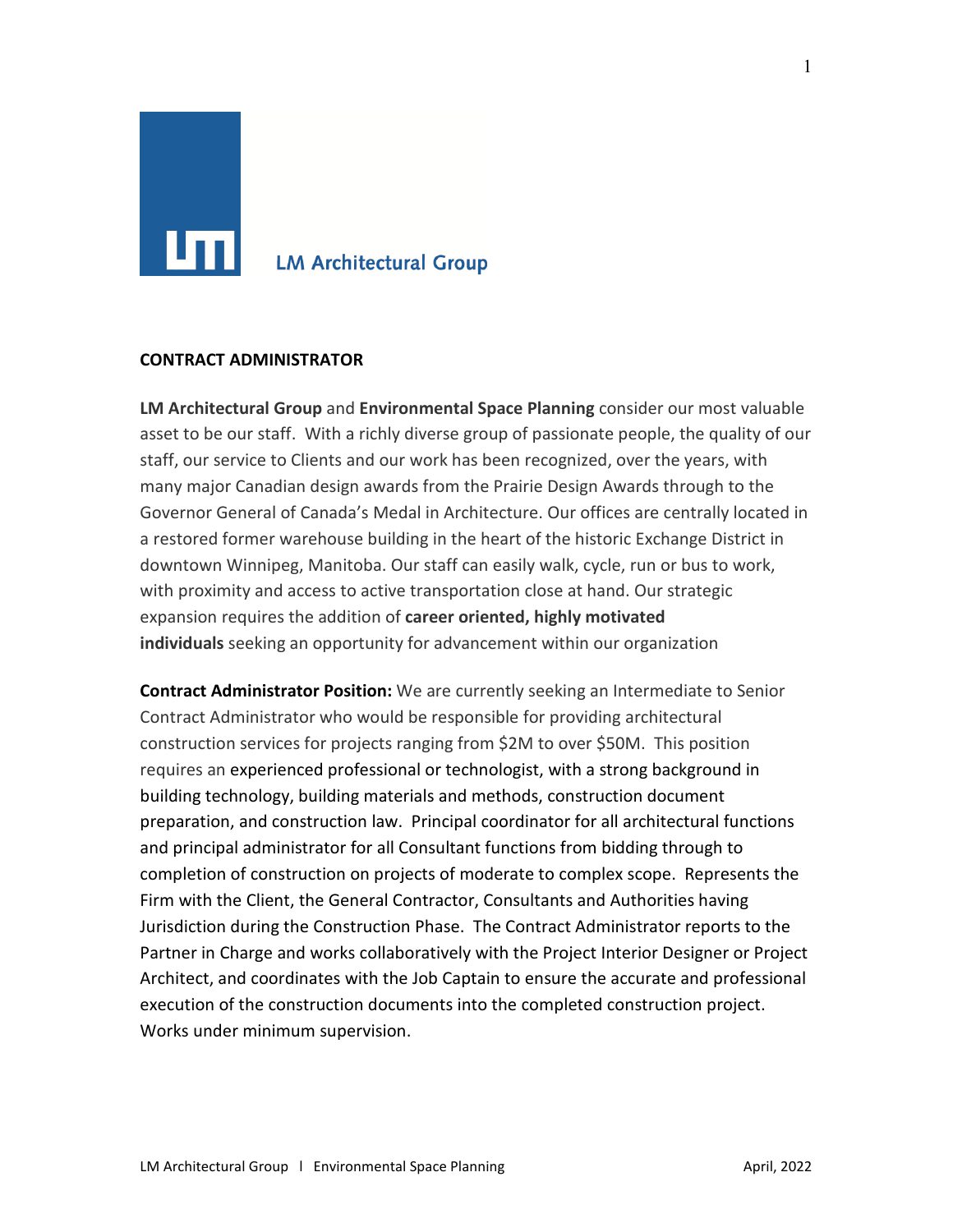### **Educational / Experience Requirements:**

- 1. Certified Architectural Technologist (CT Arch), Certified Engineering Technologist (CET), or Certified Construction Contract Administrator and/or Registered Architect, or any combination of equivalent training, experience, and/or education.
- 2. Ideal candidate will have a minimum of ten (10) years' experience in either an architectural or construction firm

#### **Licenses:**

1. Valid driver's license.

### **Skill Requirements:**

- 1. Proficient in the use of computer for word processing (specifically Word and Excel software) and CAD/BIM applications.
- 2. Knowledge of standard office policies and procedures within an architectural/interior design professional practice.
- 3. Understanding of the management of architectural and interiors projects.
- 4. Thorough knowledge of procedures for the production of construction documents.
- 5. Thorough knowledge of building materials, specifications and construction techniques.
- 6. Thorough knowledge of building codes and standards, and experience in dealing with Authorities having Jurisdiction.
- 7. Thorough knowledge of engineering disciplines to evaluate and coordinate work done by consultants.
- 8. Through knowledge of contract coordination and various construction processes.
- 9. Thorough knowledge of infection control standards and requirements for Hospital and Health Care Facility Construction.
- 10. Knowledge of construction law, Lien's Act in applicable jurisdiction, and workplace safety requirements.
- 11. Knowledge of Sustainable Design requirements (LEED, Green Globes, Passive House, WELL, or Net-Zero etc..) pertaining to new and renovation construction.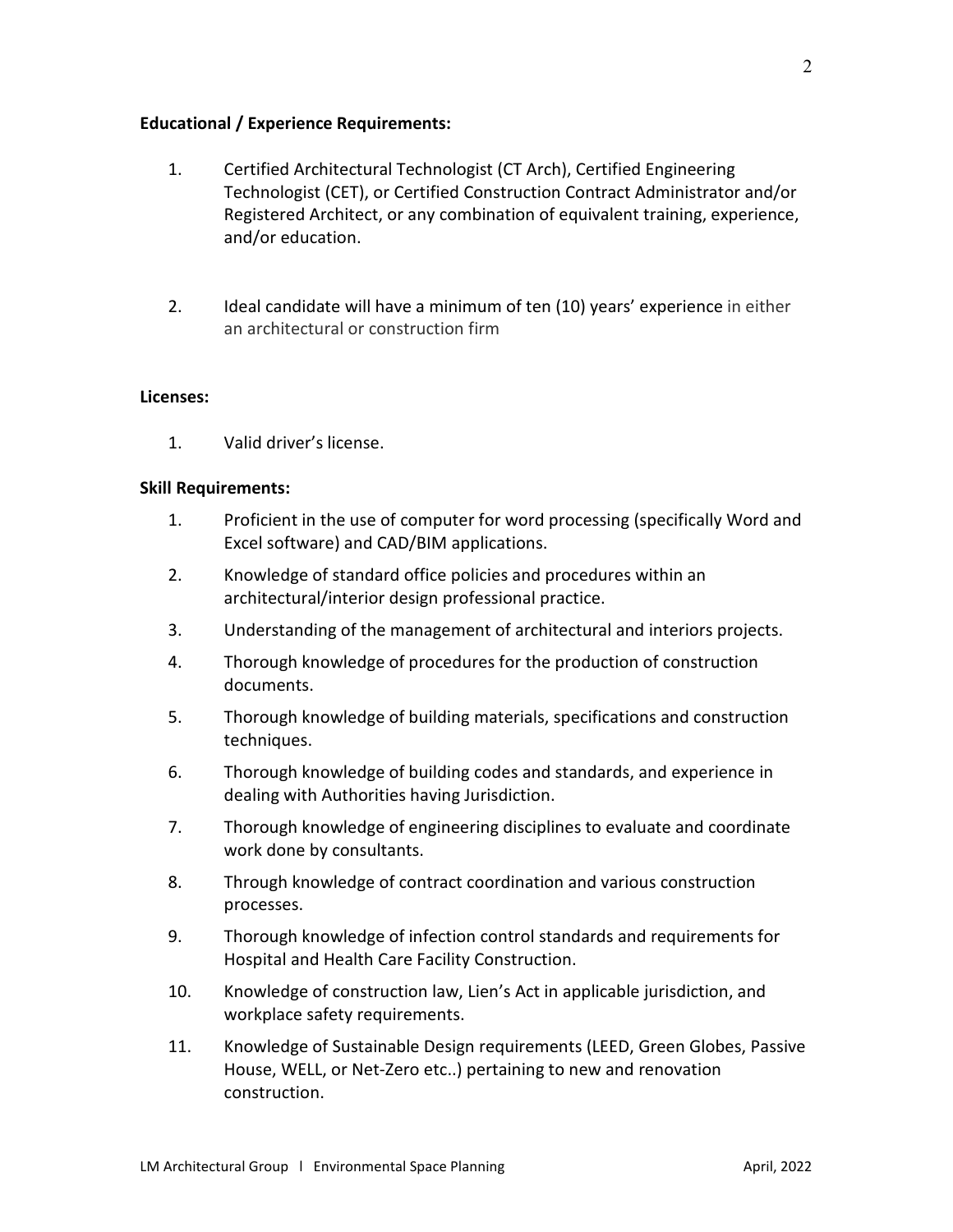- 13. Ability to manage multiple projects simultaneously.
- 14. Ability to organize and prioritize workload and make necessary adjustments in meeting strict deadlines.
- 15. Ability to effectively communicate with clients, consultants, associates and contractors.
- 16. Ability to prepare well-written, accurate field services reports.
- 17. Well-developed ability to analyze and solve problems and exercise sound technical and professional judgment.
- 18. Ability to work effectively with team members.
- 19. Ability to make decisions within a general framework.

**General Duties and Responsibilities:** The following duties are normal for the position. These are not to be construed as exclusive or all-inclusive. Other duties may be required and assigned.

- 1. Direct and supervise construction administration operations and personnel.
- 2. Administer and be responsible for contract administration project budgets and schedules.
- 3. Accumulate, evaluate, and present feedback information related to errors and omissions in construction documentation and the performance of equipment, materials, and systems.
- 4. Participate in project status meetings.
- 5. Conduct on-site observations and prepare field services reports, conduct meetings, expeditiously make document interpretations, and resolve or refer construction contract administration problems.
- 6. Respond to construction questions within a prompt timeframe.
- 7. Coordinate general reviews and other services with engineering consultants to ensure project completion in compliance with contract documents and building codes and standards.
- 8. Conduct preconstruction conferences.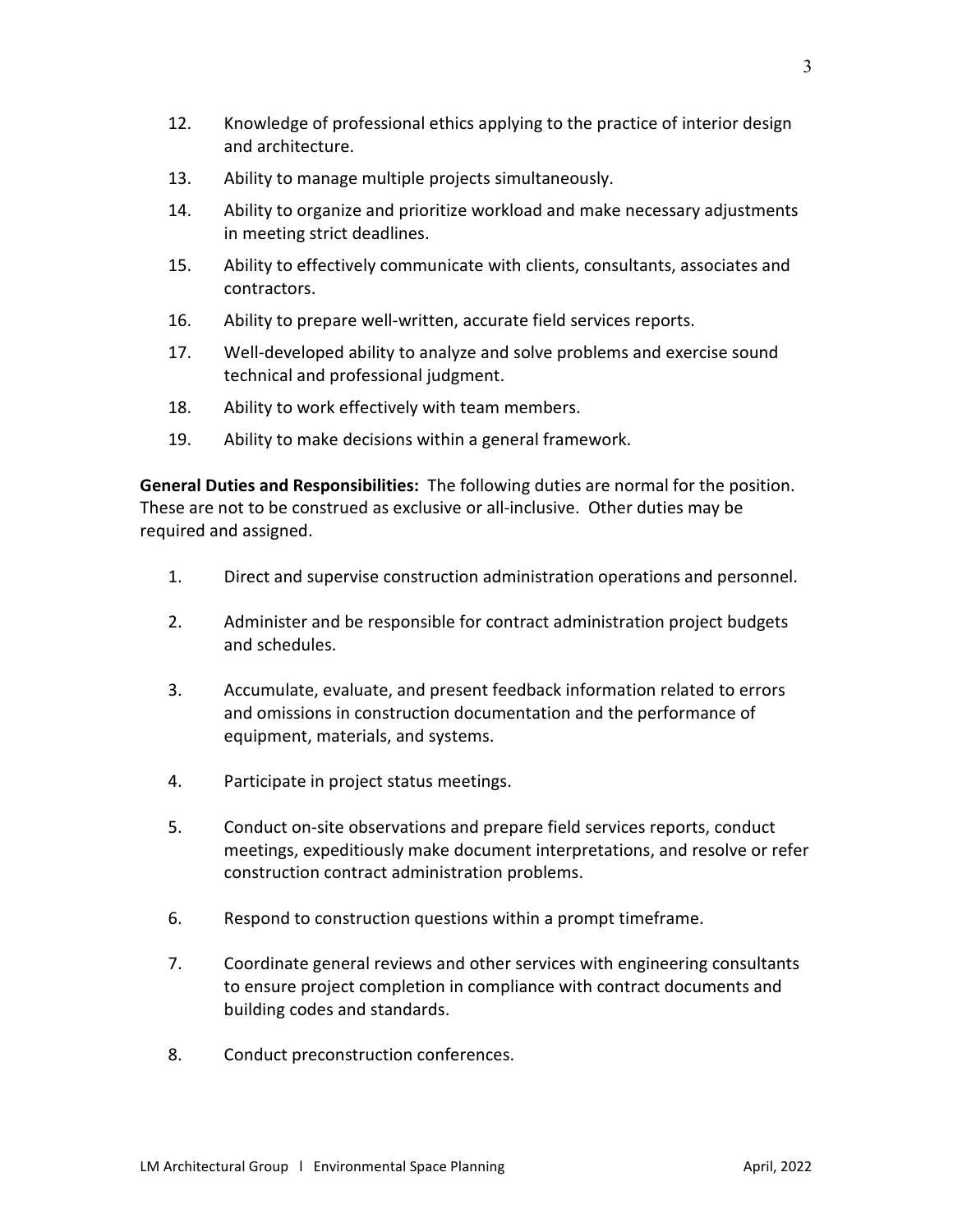- 10. Maintain shop drawing and sample record.
- 11. Assemble and verify construction contract change order information for approval by Partner-in-Charge and Client.
- 12. Review contractor payment requests for preparation of Certificate for Payment.
- 13. Conduct project close-out efforts including punch lists, certificate of occupancy, and certificate of substantial completion.
- 14. Meet with authorities having jurisdiction and/or committees for purposes of approvals and permits.
- 15. Provide and coordinate site review for all disciplines for major construction occupancies.
- 16. Cooperate and assist Project Interior Designer and Project Architect with Client relations as related to construction contract administration.
- 17. Maintain favorable working relationships with Client and contractor representatives.

# **Marketing**

- 1. Provide assistance to Partners/Marketing Coordinator in proposal development.
- 2. Promote firm's reputation through exemplary client and contractor relations and participation in community groups/activities.

# **Office Management**

- 1. Adhere to office standards and procedures.
- 2. Assist in developing and promoting the use of quality standards for construction documents.